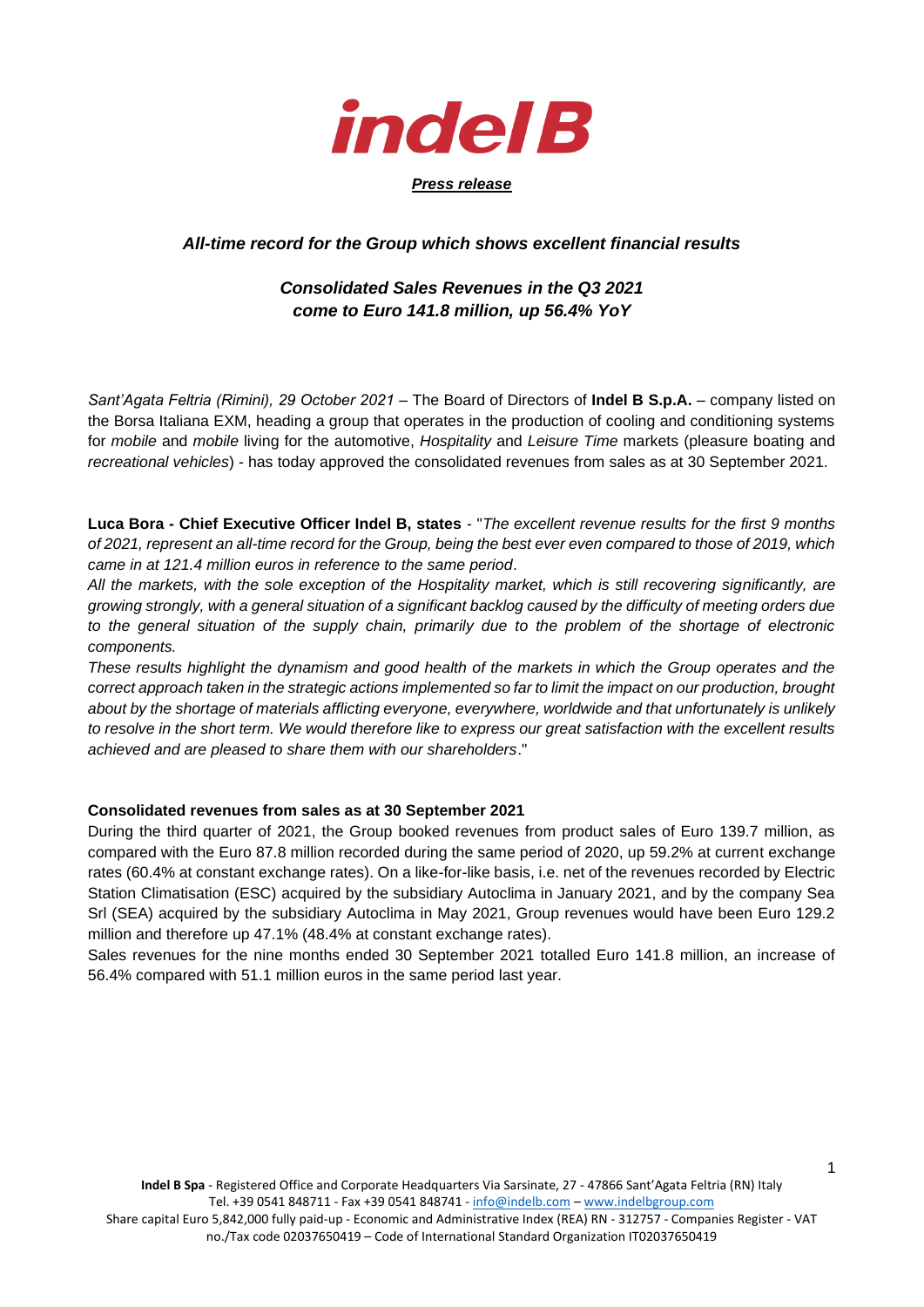### **Revenues from sales by market**

| (in thousands of Euro)             | 9M 2021 | $\%$ | 9M 2020 | %    | Change | % change |
|------------------------------------|---------|------|---------|------|--------|----------|
| Automotive                         | 79,410  | 57%  | 49,295  | 56%  | 30,115 | 61.1%    |
| Leisure                            | 23,594  | 17%  | 10,957  | 13%  | 12,637 | 115.3%   |
| Components & Spare parts           | 21,195  | 15%  | 14,383  | 16%  | 6,812  | 47.5%    |
| Hospitality                        | 9,644   | 7%   | 8,175   | 9%   | 1,469  | 18.0%    |
| Cooling Appl.                      | 5,899   | 4%   | 4,974   | 6%   | 925    | 18.6%    |
| <b>REVENUES FROM PRODUCT SALES</b> | 139,741 | 100% | 87,784  | 100% | 51,957 | 59.2%    |
| <b>Other Revenues</b>              | 2,038   | 1%   | 2,852   | 3%   | $-814$ | $-28.6%$ |
| <b>SALES REVENUES</b>              | 141,778 | 100% | 90,636  | 100% | 51,142 | 56.4%    |

The increase recorded in the third quarter of 2021, compared to the third quarter of 2020, from "Revenue from sales of products" was primarily due to the mitigation of the effects of the pandemic and affected all of the Company's operating segments and all markets.

The *Automotive* market records an increase of 61.1%, coming in at Euro 79.4 million as compared with the Euro 49.3 million of the same period 2020. Net of the contribution of the acquired companies ESC and SEA, the increase would have been 43.8% with a total result of Euro 70.9 million.

The *Leisure* market recorded a rise of 115.3%, going from Euro 11.0 million in the third quarter of 2020 to Euro 23.6 million in the third quarter of 2021. Net of the contribution of the acquired company ESC, the increase would have been 112.2% with a total result of Euro 23.2 million.

The *Components & Spare* market, whose decrease of 47.5% is connected with the sale of components, goes from Euro 14.4 million in the third quarter of 2020 to Euro 21.2 million in the same period of 2021. Net of the contribution of the acquired company ESC, the increase would have been 35.4% with a total result of Euro 19.5 million.

The *Hospitality* market recorded a rise of 18.0%, going from Euro 8.1 million in the third quarter of 2020 to Euro 9.6 million in the third quarter of 2021.

A positive trend was also recorded in the *Cooling & Appliance* market, which increased by 18.6% from Euro 5.0 million in the first quarter of 2020 to Euro 5.9 million in the third quarter of 2021, due to new projects related to milk storage fridges and the good performance of the wine storage cellar market.

As regards the sales channels, the *OEM<sup>1</sup>* (*Original Equipment Manufacturer*) channel booked revenues of Euro 65.8 million as compared with Euro 39.7 million during the third quarter of 2020, up 65.9%, mainly due to the recovery of *Automotive Truck*, which in the early months of 2020 had suffered the negative trend envisaged both in North America and in Europe and accentuated by the effects of the COVID-19 pandemic and the increase of the *Leisure* market. Net of the contribution of the acquired companies ESC and SEA, the increase would have been 51.5% with a total result of Euro 60.1 million.

The *AM<sup>2</sup>* (*After Market*) channel has booked revenues of Euro 52.4 million as compared with Euro 33.6 million during the third quarter of 2020, up 56.2%, mainly as a result of the growth in the *Leisure* market. Net of the contribution of the acquired companies ESC and SEA, the increase would have been 46.8% with a total result of Euro 49.3 million.

*<sup>1</sup> OEM (Original Equipment Manufacturer) Customer segment that purchases third party manufacturer components specifically designed for use in the products sold or finished products, which are therefore marketed under own brand. The OEM channel is transversal to all markets.* 

*<sup>2</sup> AM (After Market) Sales channel characterised by the manufacture of goods developed not according to customised projects commissioned on specific customer request, but rather intended for marketing under own brand or the "ISOTHERM" brand owned by Indel Webasto Marine, by Indel B.*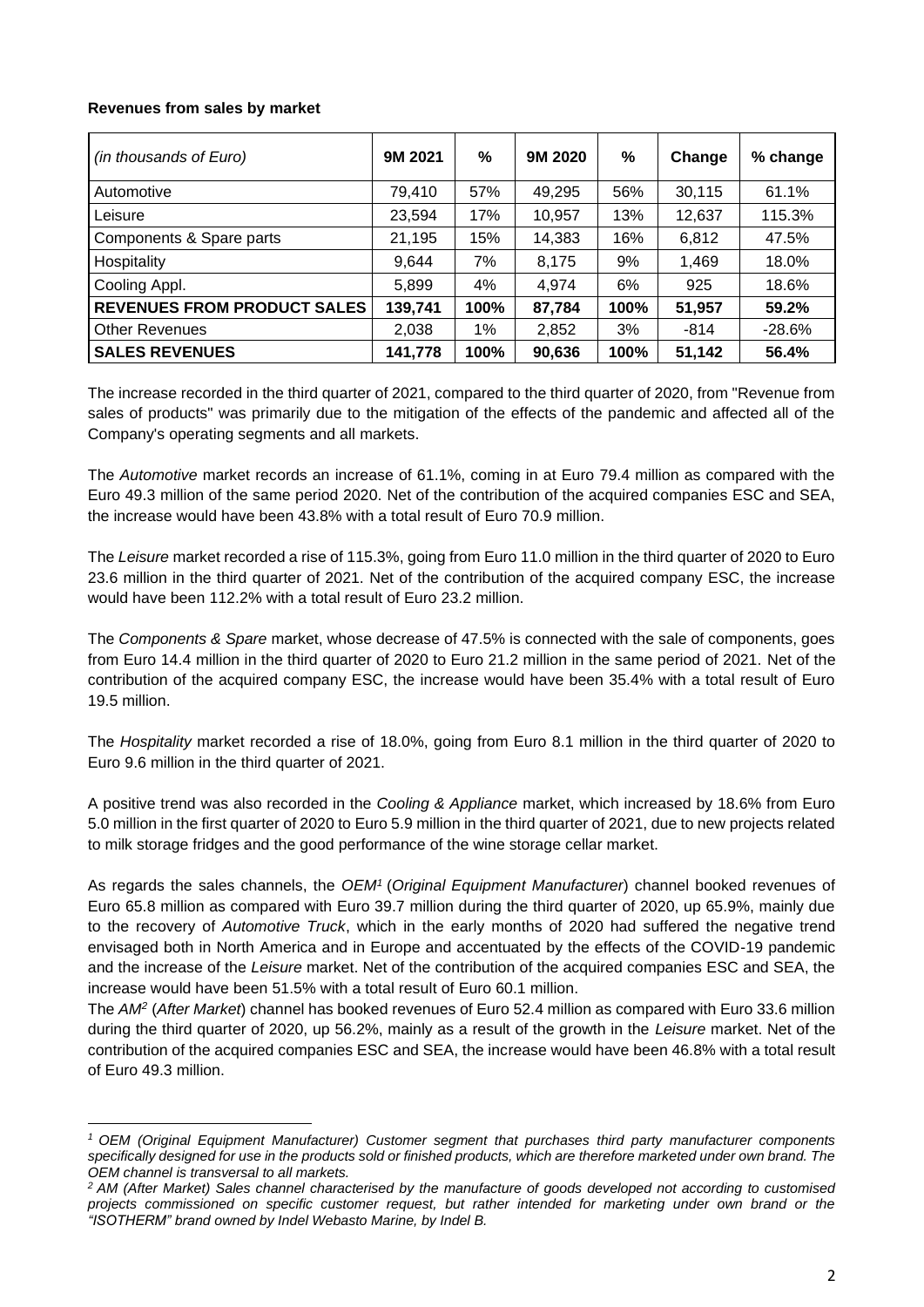Finally, the *Others* channel booked revenues of Euro 21.5 million as compared with Euro 14.5 million for the third quarter of 2020, up 47.7%. Net of the contribution of the acquired company ESC, the increase would have been 35.9% with a total result of Euro 19.7 million.

On a geographic level, the Indel B Group has recorded an increase to revenues from sales in all geographic areas in which it operates.

In *Europe*, revenues from sales are up 66.6%, going from Euro 41.2 million in the third quarter of 2020 to Euro 68.6 million in the same period of 2021, mainly due to the recovery and growth in the *Automotive OEM* market. The acquired companies ESC also contributed to this region, generating revenues of Euro 8.3 million and accounting for 12.1% of the total.

In *Italy*, revenues from sales are up 52.5%, going from Euro 28.2 million in the third quarter of 2020 to Euro 43.0 million in the same period of 2021, for a generalised recovery recorded on all markets and in particular in *Leisure*.

In the *Americas*, revenues from sales are up 58.1%, going from Euro 15.6 million in the third quarter of 2020 to Euro 24.7 million in the same period of 2021, due both to the increase in the *Automotive OEM* and *Leisure* markets in North America.

In the *Rest of the World*, revenues from sales are up 22.5%, going from Euro 2.8 million in the third quarter of 2020 to Euro 3.4 million in the same period of 2021.

*Other revenues*, equal to Euro 2.0 thousand in the third quarter of 2021 (-28.6%), mainly relate to the reinvoicing of the cost of moulds to some *Automotive* customers and the recovery of transport costs.

**\* \* \***

*"The Manager appointed to prepare the company accounting documents, Mirco Manganello, declares in accordance with paragraph 2, Article 154 bis of the Consolidated Finance Act that the accounting disclosure contained in this release coincides with the results of the documents, books and accounting entries".*

*Please note that the data relative to revenues from sales given in this press release has not been audited.* 

**\* \* \***

This press release is available to the public at the Company's registered office, at Borsa Italiana, on the storage mechanism authorised by Consob "1info" [\(www.1info.it\)](http://www.1info.it/) and in the specific sections of the website [\(www.indelbgroup.com\)](http://www.indelbgroup.com/).

*Indel B S.p.A. is a company listed on the EXM segment of Borsa Italiana (the Italian stock exchange) and is controlled by AMP.FIN S.r.l., in turn held entirely by the Berloni family. Indel B S.p.A. heads an important Group that operates worldwide and has been active for the last 50 years in the mobile cooling sector applicable to the Automotive, Leisure time and Hospitality cooling segments. The Group also operates in*  mobile climate control, with specific reference to the Automotive market, represented by commercial *vehicles, minibuses, ambulances, agricultural and earth-moving machinery, and in the Cooling Appliances sector, which mainly comprises cellars for storing wine and small refrigerators for storing milk. The company has a market cap of approximately Euro 154 million.*